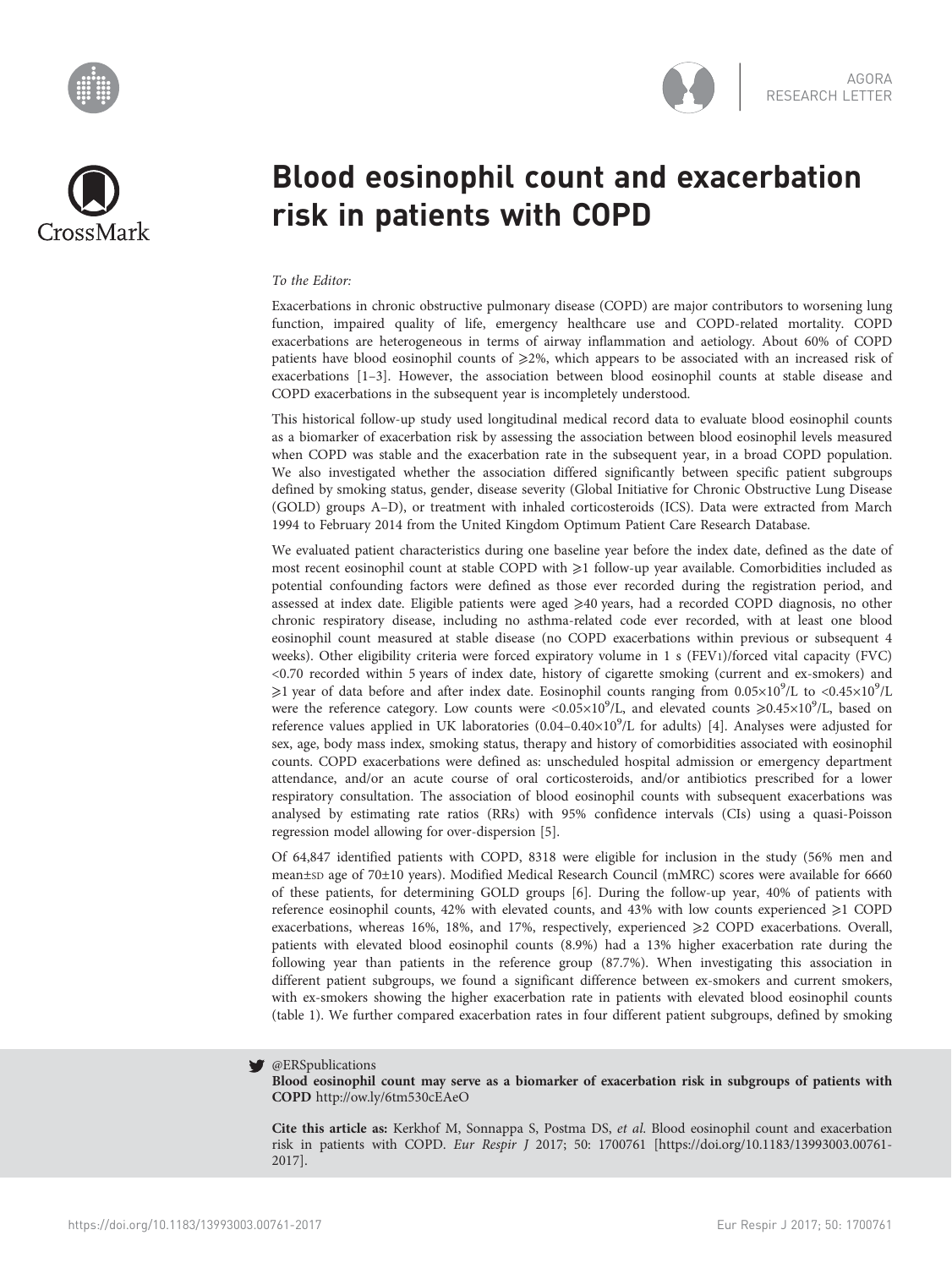<span id="page-1-0"></span>TABLE 1 Rate ratios for the association between elevated blood eosinophil count and chronic obstructive pulmonary disease (COPD) exacerbation during follow-up year in the total population of COPD patients and in subgroups of patients defined by gender, smoking status, inhaled corticosteroid (ICS) therapy and Global Initiative for Chronic Obstructive Lung Disease (GOLD) group. The rate of COPD exacerbation in patients with an elevated eosinophil count  $(≥0.45×10°)$  per L) relative to patients with a reference eosinophil count  $(0.05\times10^9$  per L to <0.45×10<sup>9</sup> per L) is shown for each subgroup. Differences between subgroups are tested by including an interaction term of elevated eosinophil count and the variable used to define the categories of the subgroup in a multiple regression model (e.g. interaction term of elevated eosinophil count (yes/no)×gender (male/female) had a p-value of 0.11).

| <b>Study population</b> | <b>Subjects</b> | Elevated eosinophil count | Rate ratio (95% CI)#   | p-value  | p-value interaction |
|-------------------------|-----------------|---------------------------|------------------------|----------|---------------------|
| <b>Total population</b> | 8318 (100)      | 8.9                       | $1.13$ $(1.01 - 1.26)$ | 0.03     |                     |
| Male                    | 4695 (56.4)     | 11.6                      | $1.21$ $(1.06 - 1.38)$ | 0.005    | 0.11                |
| Female                  | 3623 [43.6]     | 5.5                       | $0.98$ $(0.80 - 1.21)$ | 0.88     |                     |
| <b>Current smokers</b>  | 3610 [43.4]     | 8.7                       | $0.86$ $[0.71 - 1.05]$ | 0.14     | 0.0002              |
| Ex-smokers              | 4708 [56.6]     | 9.1                       | $1.32$ $(1.15 - 1.51)$ | < 0.0001 |                     |
| ICS <sup>T</sup>        | 4082 (49.1)     | 9.4                       | $1.17$ $(1.02 - 1.35)$ | 0.03     | 0.29                |
| No ICS                  | 4236 [50.9]     | 8.5                       | 1.02 (0.84-1.24)       | 0.82     |                     |
| GOLD group <sup>+</sup> | 6600 [79.3]     |                           |                        |          |                     |
| A                       | 2357 (35.4)     | 8.2                       | $0.99$ $[0.77 - 1.29]$ | 0.97     | reference           |
| B                       | 1364 (20.5)     | 8.8                       | 1.33 (1.02-1.73)       | 0.04     | 0.07                |
| C                       | 1379 (20.7)     | 7.9                       | 1.27 (0.99-1.63)       | 0.06     | 0.12                |
| D                       | 1560 (23.4)     | 9.6                       | 1.17 (0.95-1.44)       | 0.13     | 0.24                |

Data are presented as % or n (%) unless otherwise stated. Bold values indicate significant effects. ICS: inhaled corticosteroids; GOLD: Global Initiative for Chronic Obstructive Lung Disease; FEV1: forced expiratory volume in 1 sec; FVC: forced vital capacity; MRC: Medical Research Council. #: adjusted for potential confounders; 1: maintenance treatment with ICS; \*: GOLD groups (where data is available): for patients with FEV1/FVC <0.70, defined based on an MRC score ≥2 (yes, B or D; no, A or C), number of baseline exacerbations ≥2 or leading to hospitalisation ≥1 or FEV1 (% predicted) <50% (yes, C or D; no, A or B). Obstruction defined as FEV1/FVC <0.70 at spirometry measurement closest to index date within  $\leqslant$ 5 years.

> status and eosinophil counts. The reference group comprised ex-smokers with eosinophil counts in the reference range (0.05-0.45×10<sup>9</sup>/L). Ex-smokers with elevated eosinophil counts had the highest exacerbation rate (RR 1.30; 95% CI 1.14–1.48); current smokers with elevated eosinophil counts had the lowest exacerbation rate (RR 0.89; 95% CI 0.73–1.08). We also found significant associations between elevated eosinophil counts and exacerbation rates in men (RR 1.21; 95% CI 1.06–1.38), patients treated with ICS (RR 1.17; 95% CI 1.02–1.35), and patients in GOLD group B (table 1). However, there was no significant effect modification by any of these characteristics. Further analysis of associations within the ex-smokers subgroup showed a significant increase in exacerbation rate with elevated eosinophil counts in male ex-smokers (n=2914; RR 1.40; 95% CI 1.20–1.64), ex-smokers treated with ICS (n=2545; RR 1.37; 95% CI 1.17–1.62) and ex-smokers in GOLD groups B–D (table 1). However, there was no significant effect modification by these characteristics. For COPD patients with low eosinophil counts (3.4%), the exacerbation rate was not significantly different from that in patients with reference counts (RR 1.06; 95% CI 0.89–1.27).

> We show that an elevated blood eosinophil count  $(\geq 0.45 \times 10^9/L)$  in patients with stable COPD is associated with a higher exacerbation rate the following year. We observed that: (i) the increased exacerbation rate with elevated eosinophil count was restricted to ex-smokers; (ii) this association was significant both in male ex-smokers and in patients on ICS, but there was no interaction effect between sex or ICS and eosinophil count on exacerbation rate; (iii) patients with an elevated eosinophil count who were currently smoking showed the lowest exacerbation rate; and, (iv) there was no association between a low eosinophil count and COPD exacerbations.

> A recent observational study (n=7225) reported that blood eosinophil counts >0.34×10<sup>9</sup>/L are associated with increased risk of moderate and severe exacerbations in patients with spirometrically confirmed COPD [\[7\]](#page-3-0). However, the study did not investigate other patient characteristics that might affect the association between blood eosinophils and exacerbations. Our findings suggest that ex-smokers with stable COPD and elevated blood eosinophil counts may constitute a target population for more specific treatment of eosinophilic inflammation, because the increased risk was more pronounced in patients receiving ICS and this treatment does not appear to lower the blood eosinophil count [[8](#page-3-0)]. Our finding of a higher percentage of men than women having elevated eosinophil counts is consistent with that of the Copenhagen study [\[7\]](#page-3-0). Gender-related differences in airway dimensions, structure, and function, together with variations in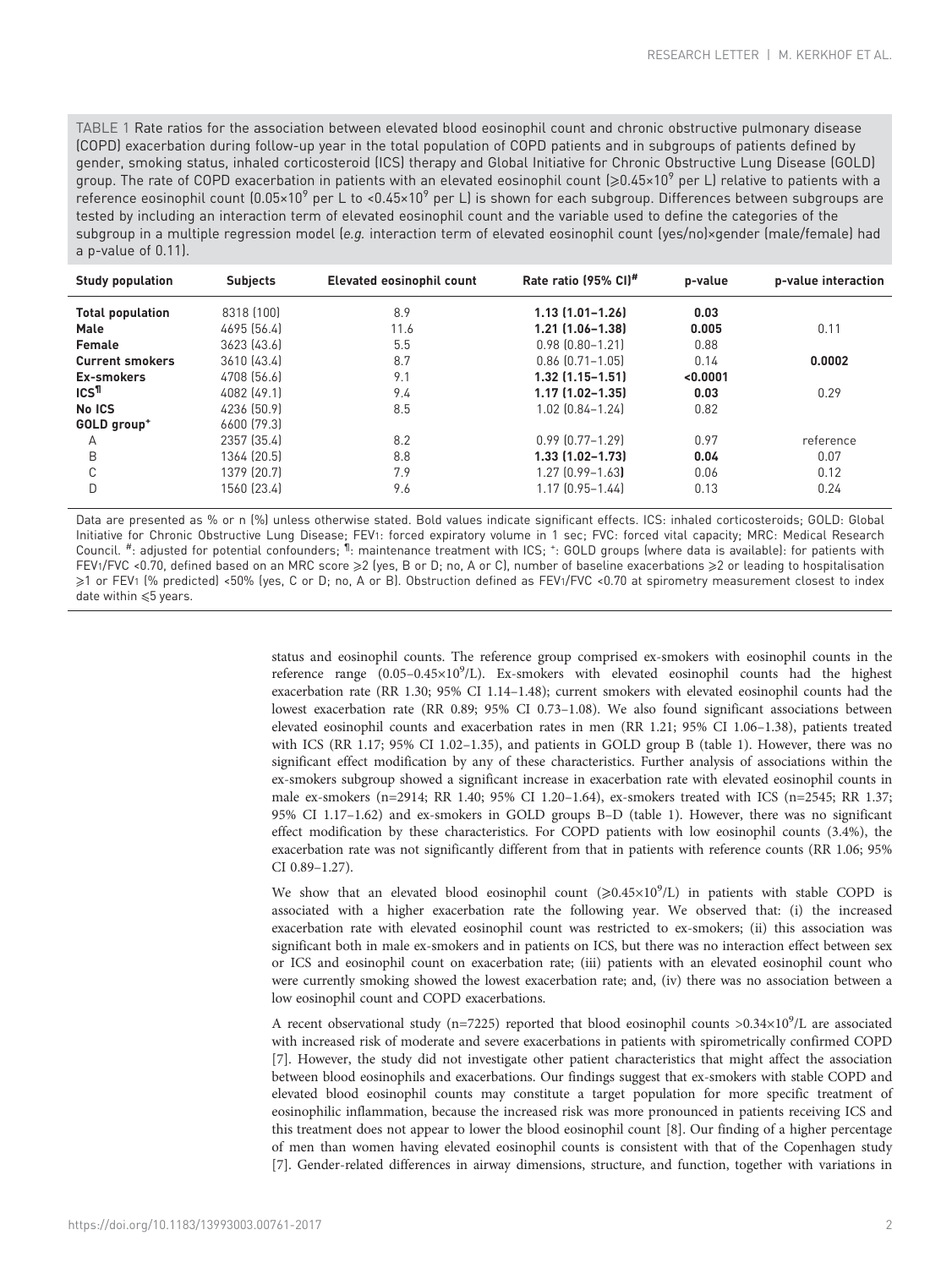<span id="page-2-0"></span>pathophysiological and, more specifically, inflammatory mechanisms elicited by tobacco smoking, may lead to differences in clinical manifestations of airway disease [\[9](#page-3-0)–[11\]](#page-3-0). There is also some evidence that active tobacco smoking has a suppressive effect on eosinophils and inflammatory cells or cytokines [[12](#page-3-0)], even in intermittent smokers [\[13](#page-3-0)].

We acknowledge that our study population is broader than the COPD population classically included in clinical trials. Real-life patients include a diverse spectrum of individuals with physician-diagnosed COPD. Many of these patients would not meet eligibility criteria for randomised controlled trials [[14](#page-3-0), [15\]](#page-3-0), but are representative of the patients seen by clinicians. Study strengths include the large patient population drawn from geographically and socioeconomically diverse practices throughout the UK. In addition, 85% of our patients had recent spirometry results; GOLD groups could be defined in 80%; and 81% had blood count measurements. There are some limitations: i) although we used eosinophil counts at stable disease, we cannot exclude the possibility that specific indications may have influenced blood eosinophil levels, leading to an underestimation of the association between eosinophils and exacerbations; ii) we studied only the association with exacerbation rate in the subsequent year and did not assess whether there is a sustained increased risk over time; iii) we used the mMRC dyspnoea scale score to assign GOLD groups and results may have differed had we used the COPD assessment test [[16\]](#page-3-0).

To conclude, we have shown that elevated blood eosinophil counts may predict COPD exacerbation risk only in ex-smokers. This analytical strategy may eventually help in the targeting of therapy to specific patient subgroups to maximise benefit and minimise risk for individual patients.

## Marjan Kerkhof<sup>1</sup>, Samatha Sonnappa<sup>1</sup>, Dirkje S. Postma<sup>2</sup>, Guy Brusselle<sup>3,4,5</sup>, Alvar Agustí<sup>6,7</sup>, Antonio Anzueto<sup>8,9</sup>, Rupert Jones<sup>10</sup>, Alberto Papi <sup>1</sup>, Ian Pavord<sup>12</sup>, Emilio Pizzichini<sup>13</sup>, Todor Popov<sup>14</sup>, Nicolas Roche<sup>15,16</sup>, Dermot Ryan<sup>17</sup>, Mike Thomas<sup>18[,19](http://orcid.org/0000-0002-6924-4500)</sup>, Claus Vogelmeier<sup>20,21</sup>, Alison Chisholm<sup>22</sup>, Daryl Freeman<sup>23</sup>, Mona Bafadhel<sup>12</sup>, Elizabeth V. Hillyer<sup>1</sup> and David B. Price  $\bullet$ <sup>1,22,24</sup>

<sup>1</sup>Observational and Pragmatic Research Institute (OPRI), Singapore, Singapore. <sup>2</sup>Dept of Pulmonology, University Medical Center Groningen, University of Groningen, Groningen, The Netherlands. <sup>3</sup>Dept of Respiratory Medicine, Ghent University Hospital, Ghent, Belgium. <sup>4</sup> Dept of Epidemiology, Erasmus Medical Center, Rotterdam, The Netherlands. <sup>5</sup>Dept of Respiratory Medicine, Erasmus Medical Center, Rotterdam, The Netherlands. <sup>6</sup>Respiratory Institute, Hospital Clínic, Institut d'Investigacions Biomèdiques August Pi i Sunyer (IDIBAPS), University of Barcelona, Barcelona, Spain. <sup>7</sup>Centro de Investigación Biomédica en red Enfermedades Respiratorias (CIBERES), Madrid, Spain.<br><sup>8</sup>Division of Pulmonary Diseases and Critical Care Medicine, School of Medicine, The University of Texas H <sup>8</sup>Division of Pulmonary Diseases and Critical Care Medicine, School of Medicine, The University of Texas Health Science Center, San Antonio, TX, USA. <sup>9</sup>Audie L. Murphy Memorial VA Hospital, South Texas Veterans Health Care<br>System, San Antonio, TX, USA. <sup>10</sup>Plymouth University Peninsula Schools of Medicine and Dentistry (PU PSMD), Plymouth University, Plymouth, UK. <sup>11</sup>Dept of Medicine, University of Ferrara, Ferrara, Italy. <sup>12</sup>Respiratory Medicine Unit, Nuffield Dept of Medicine, University of Oxford, Oxford, UK. 13Asthma Research Centre (NUPAIVA), University Hospital, Federal University of Santa Catarina, Florianópolis, Brazil. 14Clinic of Allergy and Asthma, Medical University Sofia, Sofia, Bulgaria. <sup>15</sup>Unit EA2511 (Cystic Fibrosis and Chronic bronchopathy), Faculté de Médecine, Université Paris Descartes, Paris, France. 16Hôpital Cochin, Assistance Publique Hôpitaux de Paris, Paris, France. 17Allergy and Respiratory Research Group, Usher Institute of Population Health Sciences and Informatics, University of Edinburgh, Edinburgh, UK.  $^{18}$ Primary Care and Population Sciences, Aldermoor Health Centre, University of Southampton, Southampton, UK.  $^{19}$ NIHR Southampton Respiratory Biomedical Research Centre, University Hospital Southampton NHS Foundatio Southampton, UK. <sup>20</sup>Dept of Medicine (Pulmonary and Critical Care Medicine), University Medical Center Giessen and Marburg, Philipps-University Marburg, Marburg, Germany. 21German Center for Lung Research (DZL), Marburg, Germany. <sup>22</sup>On behalf of the Respiratory Effectiveness Group, Cambridge, UK. <sup>23</sup>Mundesley Medical Centre, Mundesley, UK. 24Institute of Applied Health Sciences (Academic Primary Care), University of Aberdeen, Aberdeen, UK.

Correspondence: DB Price, Institute of Applied Health Sciences (Academic Primary Care), University of Aberdeen, Polwarth Building, Foresterhill, Aberdeen, AB25 2ZD, UK. E-mail: [dprice@opri.sg](mailto:dprice@opri.sg)

Received: Nov 14 2016 | Accepted after revision: April 22 2017

Support statement: support was provided by the Respiratory Effectiveness Group (REG-RES1306). Funding information for this article has been deposited with the [Crossref Funder Registry.](https://www.crossref.org/services/funder-registry/)

Conflict of interest: Disclosures can be found alongside this article at<erj.ersjournals.com>

### References

- Bafadhel M, McKenna S, Terry S, et al. Blood eosinophils to direct corticosteroid treatment of exacerbations of chronic obstructive pulmonary disease: a randomized placebo-controlled trial. Am J Respir Crit Care Med 2012; 186: 48–55.
- Pascoe S, Locantore N, Dransfield MT, et al. Blood eosinophil counts, exacerbations, and response to the addition of inhaled fluticasone furoate to vilanterol in patients with chronic obstructive pulmonary disease: a secondary analysis of data from two parallel randomised controlled trials. Lancet Respir Med 2015; 3: 435–442.
- 3 Watz H, Tetzlaff K, Wouters EF, et al. Blood eosinophil count and exacerbations in severe chronic obstructive pulmonary disease after withdrawal of inhaled corticosteroids: a post-hoc analysis of the WISDOM trial. Lancet Respir Med 2016; 4: 390–398.
- 4 UK National Health Service NHS. Full Blood Count. [www.pathology.leedsth.nhs.uk/pathology/ClinicalInfo/](http://www.pathology.leedsth.nhs.uk/pathology/ClinicalInfo/Haematology/FullBloodCount.aspx) [Haematology/FullBloodCount.aspx](http://www.pathology.leedsth.nhs.uk/pathology/ClinicalInfo/Haematology/FullBloodCount.aspx) Date last updated: April 25, 2013. Date last accessed: June 06, 2017.